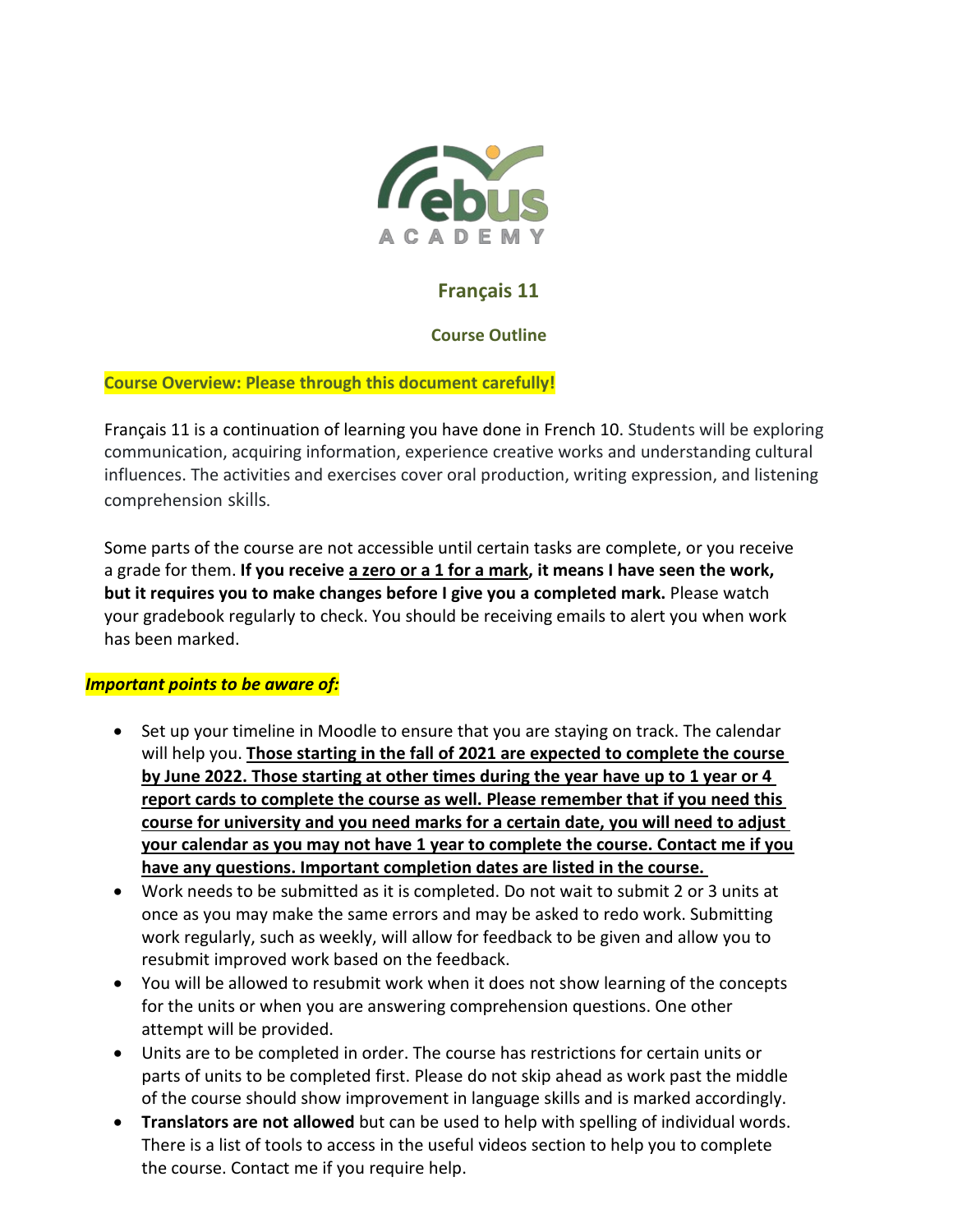## **Course Content and Suggested Timelines**

### **Intro Start-Up Assignments and Questionnaire (Suggested time: 1 week)**

This unit will give me an opportunity to see your level in French and to provide feedback to help you work on improving your French skills from the beginning. Please make sure to read instructions carefully prior to submitting work.

#### **Unit 1- Identité (Suggested time: 1-2 week)**

We are starting this course by looking at ourselves and others in our group. Knowing who we are will help us understand others and the French culture which will be explored during the course.

#### **Unit 2 - La langue française (Suggested time: 1 week)**

You will learn about regional French and culture.

#### **Unit 3- Au resto (Suggested time: 1 week)**

Learn about French cuisine and order your own food!

#### **Unit 4- Aide humanitaire (Suggested time: 1 week)**

Travel the world and learn about ways to help those in need. You will create an informational task to appeal to others for help.

### **Unit 5- Les annonces publicitaires (Suggested time: 1-2 week)**

Here you will be presented TV commercials from many parts of the French-speaking world. Some commercials are from Africa others from Europe and many from across Canada. Following that, you are expected to make your own radio or video commercial.

#### **Unit 6-Les contes (Suggested time: 1-2 week)**

Explore French stories by listening and reading. Discover stories from other cultures and the lessons they teach us.

#### **Unit 7-Exprimer son opinion (Suggested time: 1 week)**

Learn to express your opinion about a video clip and a song. *(Supervised task in this unit.)*

#### **Unit 8-Pop Stars (1-2 weeks)**

Learn about French cultural icons and compare them to cultural icons of today while discovering different music styles.

#### **Unit 9-Visiter Montréal (Suggested time: 1-2 week)**

In this unit, you are presented various clips of Montreal. Your task is to make an audio file telling whether you would like or not like to visit Montreal while providing supportive arguments.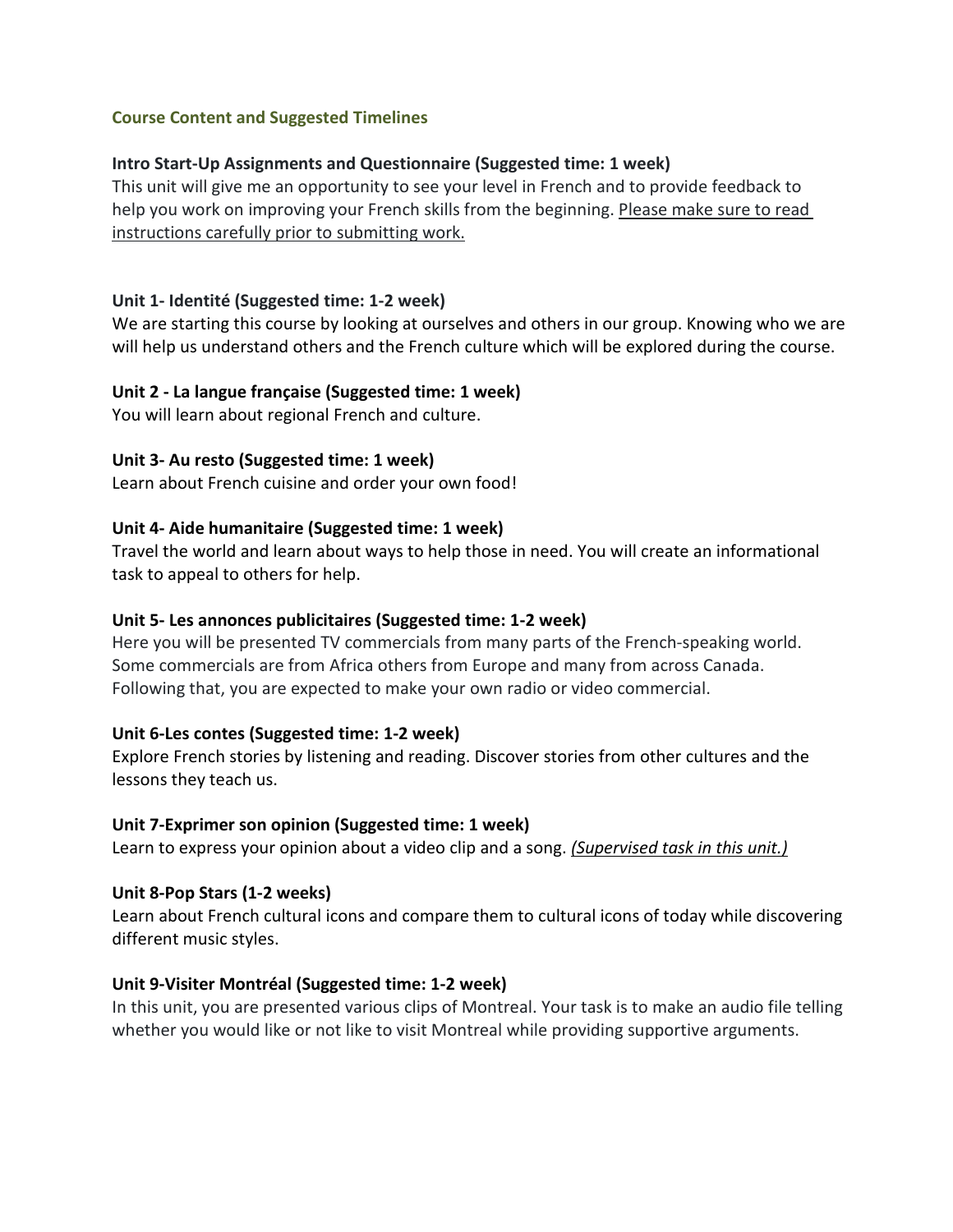## **Course Materials**

The course is in Moodle. There is no textbook or program to follow. Each unit has a grammar focus to practice and learn. The units in the course have links and resources to help you complete the tasks. Each task has instructions you need to read carefully. Some tasks require 2 submissions such as a recording and a written component. Make sure to review the *Bienvenue au cours de Français 11* for how to submit assignments in the course.

#### **Assessment Information**

| Unit   | <b>Title</b>                                                             | <b>Marked out of:</b> |
|--------|--------------------------------------------------------------------------|-----------------------|
| AA     | Listening comprehension #1                                               |                       |
|        | Oral presentation #2                                                     |                       |
|        | Written work #3                                                          | 5%                    |
| Unit 1 | Identité - Information about our identity                                |                       |
|        |                                                                          |                       |
|        | (Project, answering/creating questions, verb study)                      | 11%                   |
| Unit 2 | La langue française - Regional French language                           |                       |
|        |                                                                          |                       |
| Unit 3 | (Expressions from Canada and France)<br>Au resto-Food choices and orders | 11%                   |
|        |                                                                          |                       |
|        | (Food vocabulary, partitive articles, opinion)                           | 11%                   |
| Unit 4 | Aide humanitaire -Acting in helping those in need.                       |                       |
|        |                                                                          |                       |
|        | (Project, verbs, prepositions)                                           | 11%                   |
| Unit 5 | Les annonces - Viewing French commercials and making your own            |                       |
|        | commercial                                                               |                       |
|        |                                                                          |                       |
|        | (Verbs and prepositions)                                                 | 11%                   |
| Unit 6 | Les contes - Stories and learning about lessons.                         |                       |
|        | (Comprehension, vocabulary)                                              | 11%                   |
| Unit 7 | Exprimer son opinion - Giving your opinion.                              |                       |
|        |                                                                          |                       |
|        | (Comparing, opinion)                                                     | 11%                   |
| Unit 8 | Pop Stars - Learning about popular French singers from Canada and        |                       |
|        | the world.                                                               |                       |
|        |                                                                          |                       |
|        | (Comparing, opinion)                                                     | 10%                   |
| Unit 9 | Visiter Montréal - Learn about Montréal                                  |                       |
|        |                                                                          |                       |
|        | (Past and future tense verbs, prepositions)                              | 8%                    |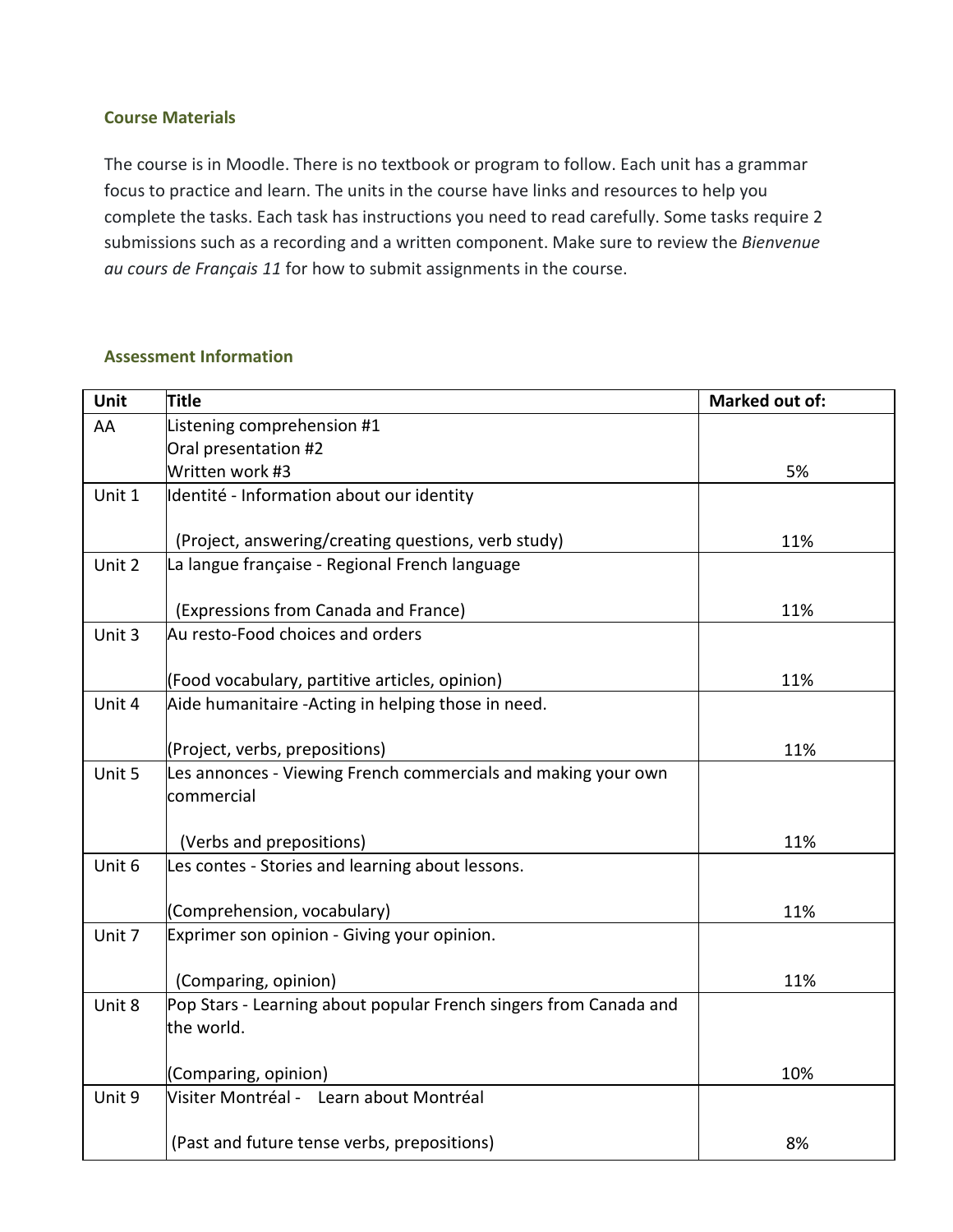## **When students are not meeting the learning outcomes/ falling behind**

When students fall behind the expected pace or plan, they will be contacted via email or phone and if there is no improvement or response, parents will also be contacted. If deemed necessary, contact with the student's home school may also occur to help determine a solution.

Students are expected to let the course teacher know when they are struggling with course content. In response, the course teacher will provide appropriate help or strategies to support learning. The course teacher will also provide feedback on course work to support learning and help students improve. Parents will be made aware if their child is actively working but struggling to meet the learning outcomes of the course.

Students falling behind in a manner where it does not appear that they will complete the course within a year will be sent reminder emails. Without a response or renewed efforts in the course, the student may be assigned an F or withdrawn. Should they begin actively working in the course, the student may be given an alternate completion date.

## **Inactivity and Communication**

Students are expected to login and submit work in their online courses on a weekly basis. EBUS teachers monitor student participation, work submission and periods of inactivity in their courses. Students who have not submitted work for a period of *two weeks* will receive an *online gentle reminder email* to inquire about progress and reasons for inactivity; parents will also receive a copy of the email. Students who receive a reminder email must contact their teacher to communicate their intentions for the course and any other information that will help support their learning. If a student has been inactive for a period of *eight consecutive weeks* or longer, has received *three online reminders* and has *not responded to communications* from their online teacher, the student may be withdrawn from the course.

Communication between students and teachers is important. EBUS Academy offers a flexible learning environment and we understand that various circumstances can arise that prevent students from engaging in their courses. When students anticipate being absent from their online course, they should contact their teacher in advance, whenever possible.